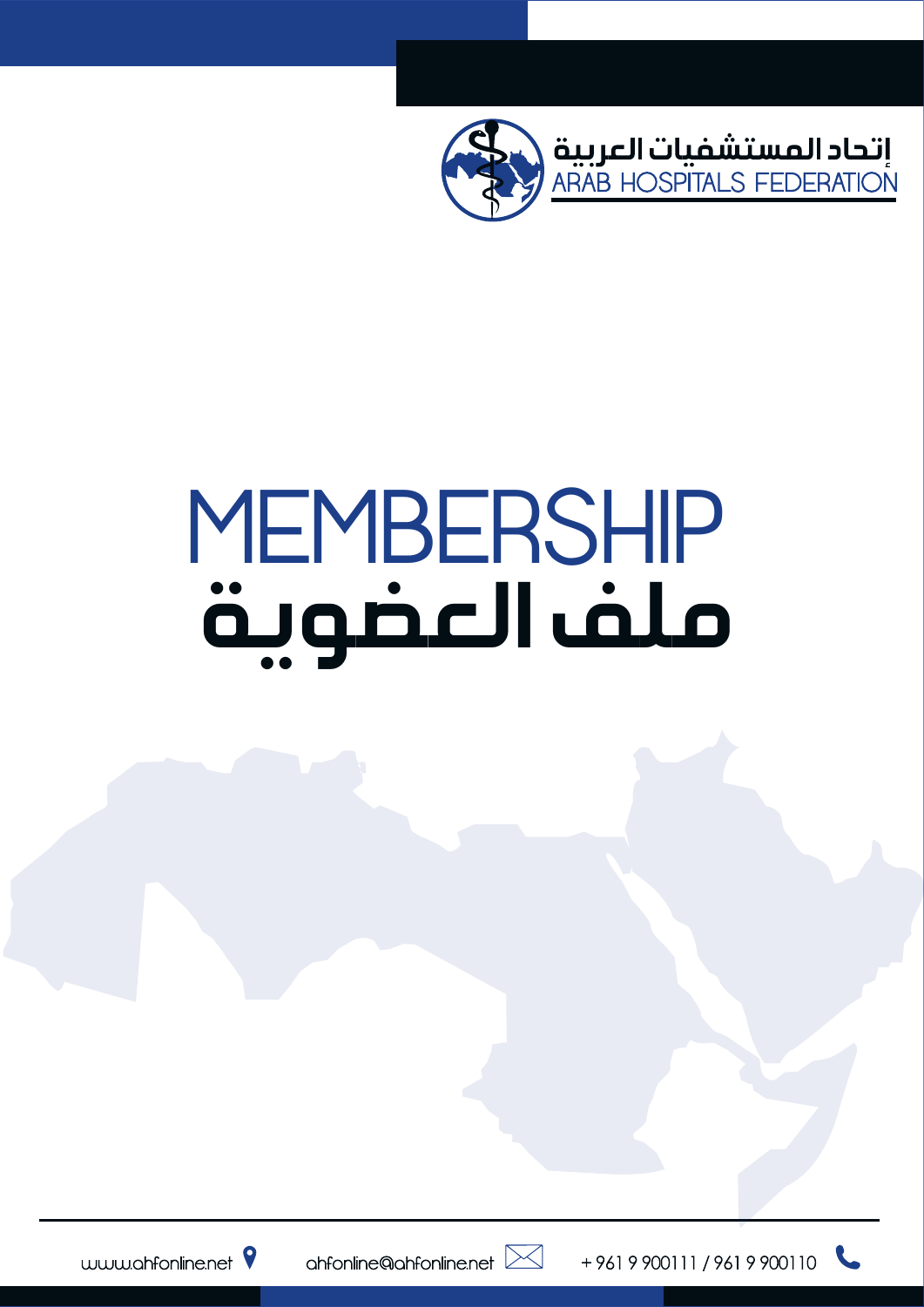# INTRODUCTION

The Arab Hospitals Federation is an independent, non-political and non-profit organization that represents and serves Arab public and private hospitals, medical centers, institutions and organizations directly connected with the provision of Healthcare.

Nearly 600 members from 18 Arab countries come together to form AHF.

Founded in 2002, AHF constitutes an ideal platform to exchange ideas, policies and services in the Healthcare Management as well it provides education for health care leaders and is a source of information on health care issues and trends.

The AHF maintains an official relation with various organisms Arab Ministries of Health, League of Arab States, World Health Organization, Executive Board of the Health Ministers Council, Executive Board of the Health Ministers Council for Cooperation Council States, Arab League for Healthcare Quality, Syndicates and Associations of Hospitals in Arab Countries, Orders of Nurses in Arab Countries and Arab Medical Societies.

The Arab Hospitals Federation has acquired the title of Supervising Member in the Economic and Social Council of the Arab League.

# VISION

The AHF vision is an Arab world of healthy communities served by high managed hospitals and excellent health services where all individuals reach their highest potential for health.

# MISSION

The mission of the Arab Hospitals Federation consists of:

- Contributing to better health for all Arab citizens through the advancement of appropriate and properly-managed healthcare organizations and facilities.
- Enhancing the performance of health care organizations through training programs
- Contributing to the development of effective healthcare management.
- Offering a platform for exchange of experience, knowledge and technology among the Arab community of healthcare organizations and management professionals.
- Acting as representative of its Members in the dialogue with other global organizations.

# MEMBERSHIP

The Arab Hospitals Federation seeks to act as link between its members and the other stakeholders in the Arab Health care sector with the purpose to facilitate exchange of knowledge and experience in hospital management and leadership.

Your membership in AHF is allowing you to network directly with key executives and key decision makers from the most recognized Arab healthcare providers' community.

In addition to that, it highlights your institution as an active member of the Arab healthcare providers' community.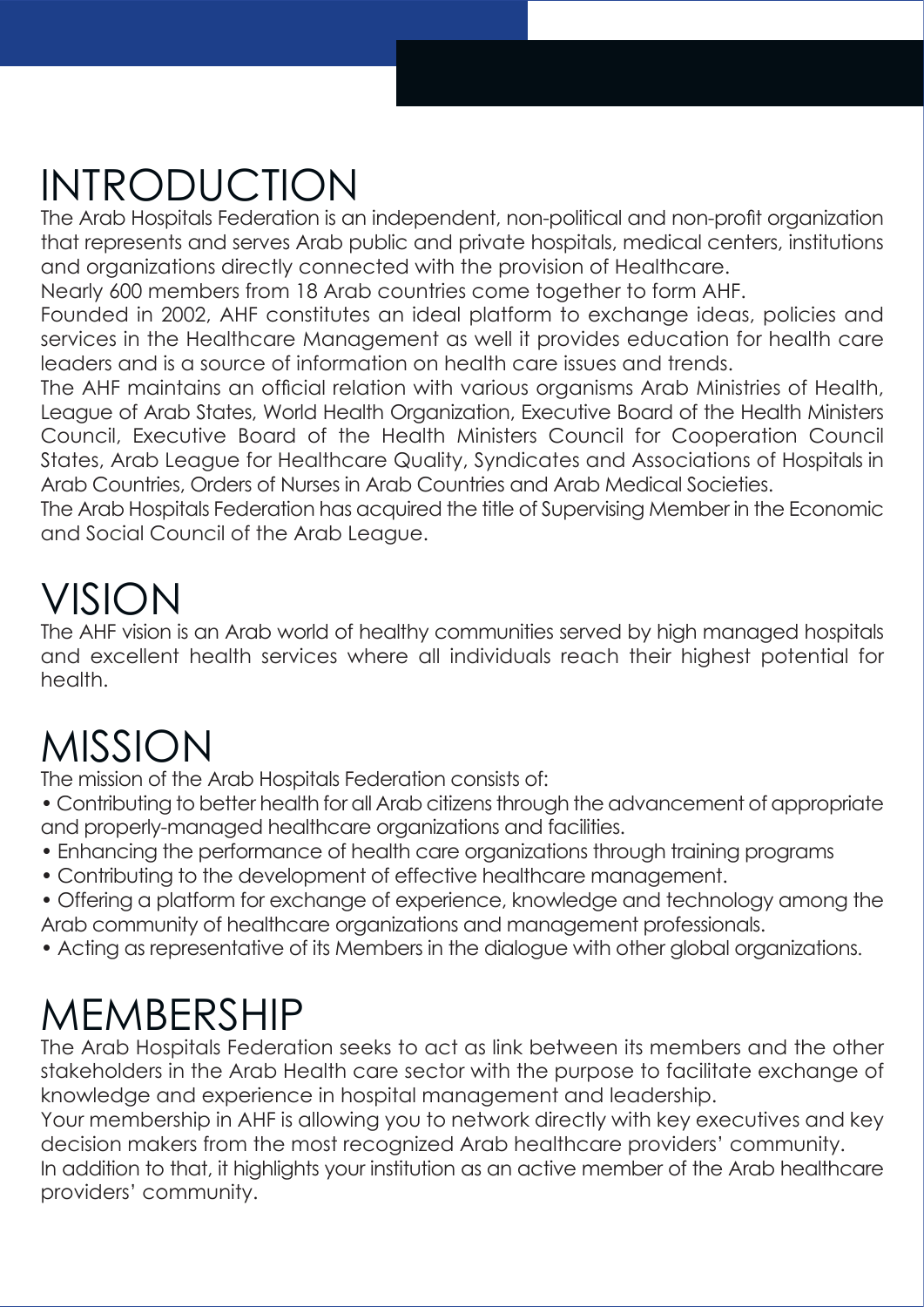# VALUE OF MEMBERSHIP

Being a member in AHF gives your institution different benefits on various levels:

#### **1- Constant Contact with AHF Secretariat**

#### **2- Involvement in AHF activities**

Updates on AHF activities, news by email Access to information about AHF projects Participation in AHF activities (studies, surveys, pilot projects...) 10% Discount on AHF events & Training

#### **3- AHF Annual Awards**

Exclusive possibility to submit an entry to the AHF Annual Award

#### **4- AHF Annual Forum**

Free Registration for the Annual Forum. Possibility to be a speaker during the AHF Annual forum Customized B2B meetings during AHF Annual Forum Personal contact with other AHF Members Access to the last AHF Annual forum attendee list

#### **5- General**

Voting rights at the General Assembly Membership Certificate and utilization of AHF Members' Logo Facilitate the Exchange of Expertise between the Members Help members to be in contact with top notch speakers and experts for their Internal Events

#### **6- AHF E-NEWSLETTER**

Electronic copies of the AHF e-Newsletter when issued. Possibility to publish articles in the AHF e-Newsletter or Annual Magazine. 20% Discount on advertisement pages in AHF e-Newsletter or Annual Magazine.

#### **7- Exposure on AHF Website**

Promotion for Recruitment opportunities for Members 20% Discount on advertisement pages in AHF Website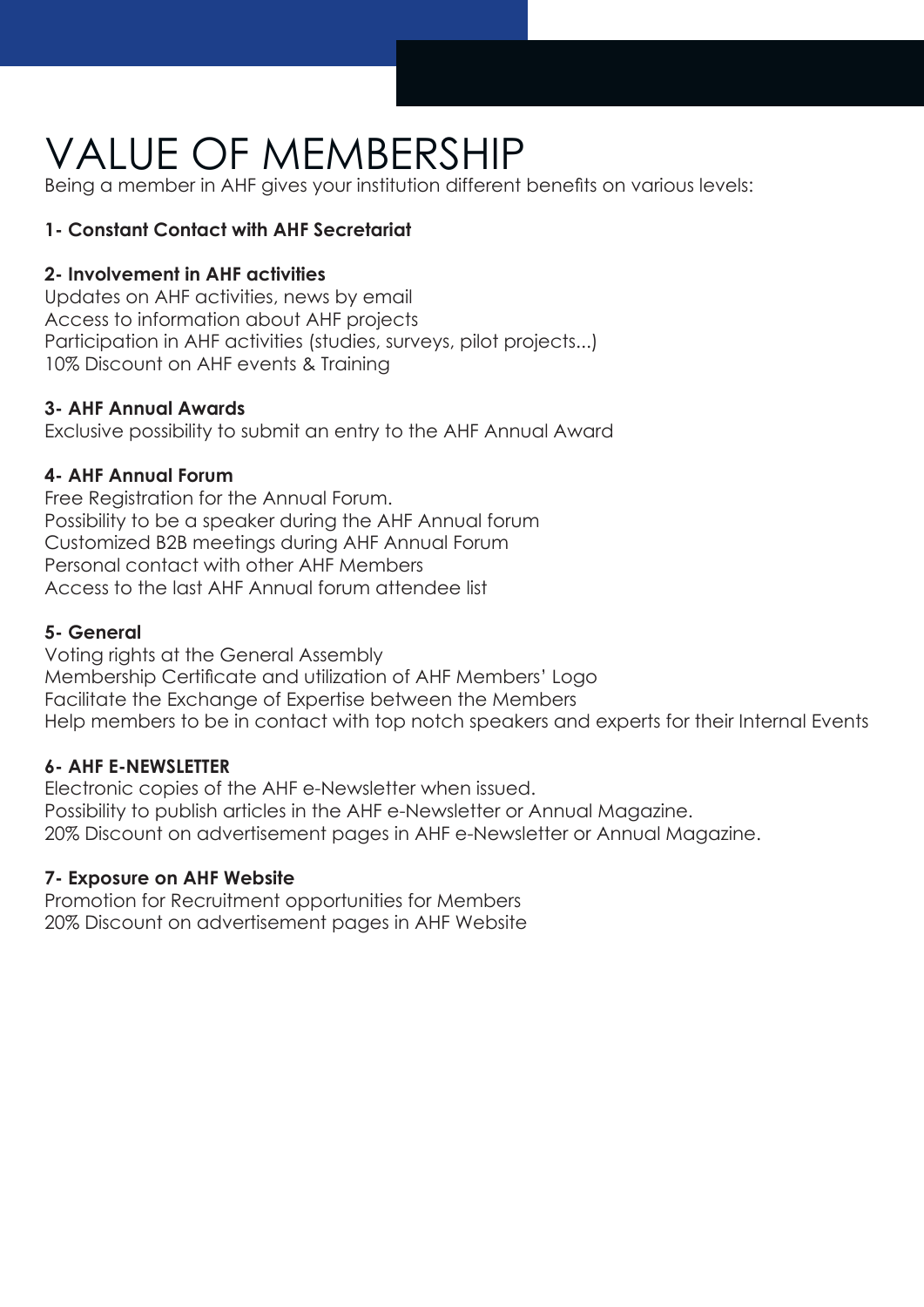# **ELIGIBILITY**

The Membership Categories include Public & Private Hospitals, Polyclinics, Medical Centers, Diagnostic Centers , representative body regrouping hospitals and a group directly connected with the hospitals and health service provision or individual Healthcare advisors, hospital managers, well known personality in healthcare field.

## COST OF MEMBERSHIP

The Membership Participation Fee is **\$500 Per Year** for each of the previous categories and **\$300 Per Year** for Individual Members.

# BENEFITS

A- Improve cooperation within hospitals and medical and health Arab Institutions, members in this federation, in different technical and scientific fields.

B- Cooperation with Arab and International associations to set dedicated programs for training and orientation of employees in these institutions and enhancement of their experience.

C- Benefit from the human and technological resources through experience exchange among the members.

D- Establishment of research centers to improve the scientific and administrative competence in member hospitals.

E- Issue specialized publications for health awareness dedicated to all units and components of Arab societies, through a specialized medical-health magazine.

F- Promote the services of members through the Website, publications, email shot,....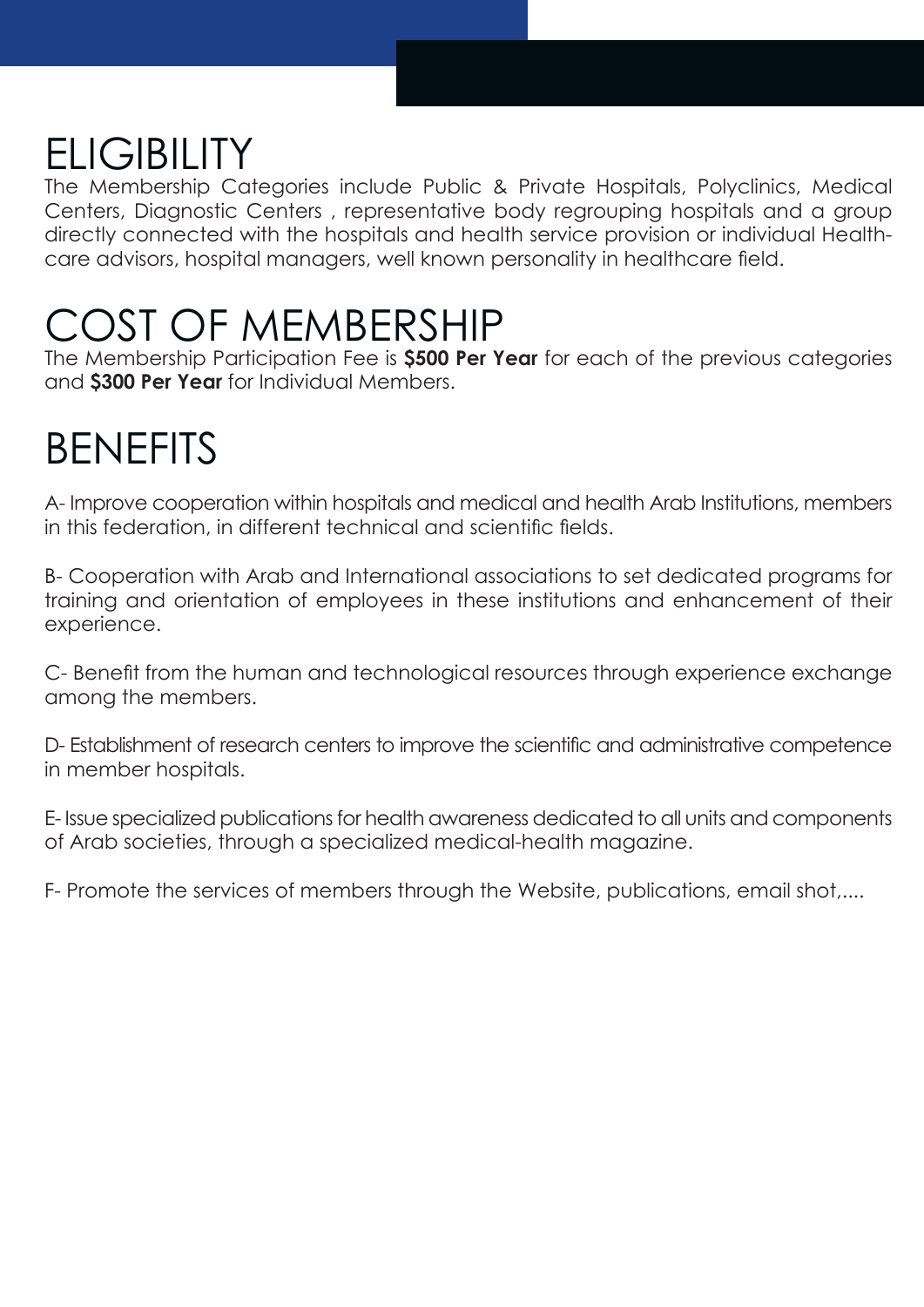#### المقدمة

اتحاد المستشفیات العربیة هو منظمة مستقلة، غیر سیاسیةلا تبغي الربح تمثل وتخدم المستشفیات العربیة العامة والخاصة والمراكز الطبیة والمؤسسات والمنظمات المعنیة بتوفیر الرعایة الصحیة. یجمع الإتحاد ما یقارب 600 عضو من 18 دولة عربیة.

تأسس اتحاد المستشفيات العربية عام 2002، وهو يشكل منصـة مثالية لتبادل الأفكار والسياسات والخدمات في إدارة الرعایة الصحیة، فضلا عن أنها توفر التعلیم لقادة الرعایة الصحیة وهي مصدر للمعلومات حول المواضیع الصحیة والإتجاهات الحدیثة في الرعایة الصحیة .

یربط الإتحاد علاقة رسمیة مع مختلف المنظمات مثل وزارات الصحة العربیة، جامعة الدول العربیة، منظمة الصحة العالمیة والمجلس التنفیذي لمجلس وزراء الصحة العرب، المجلس التنفیذي لمجلس وزراء الصحة لدول مجلس التعاون، الرابطة العربیة لجودة الخدمات الصحیة، النقابات والجمعیات العربیة للمستشفیات، نقابات الممرضات والممرضین في الدول العربیة والجمعیات الطبیة العربیة.

اكتسب اتحاد المستشفیات العربیة صفة عضو مراقب في المجلس الاقتصادي والاجتماعي في جامعة الدول العربیة.

### الرؤیة

رؤیة الإتحاد هو مجتمع عربي صحي تخدمه مستشفیات ذات إدارة وخدمات صحیة رفیعة ومتمیزة حیث یبلغ كل الأفراد درجات عالیة في الصحة.

### مهمة الإتحاد

**تشمل مهمة إتحاد المستشفیات العربیة ما یلي:** o المساهمة في صحة أفضل لجمیع المواطنین العرب من خلال التقدم في إدارة المرافق الصحیة o تعزیز أداء مؤسسات الرعایة الصحیة من خلال برامج التدریب o المساهمة في تطویر إدارة الرعایة الصحیة الفعالة o توفیر منصة لتبادل الخبرات والمعرفة والتكنولوجیا في المجتمع العربي لمؤسسات الرعایة الصحیة ومهنیي الإدارة o تمثیل أعضائه في الحوار مع المنظمات العالمیة الأخرى

### العضویة

یسعى اتحاد المستشفیات العربیة لیكون صلة الوصل بین أعضائه ومختلف الأفرقاء في قطاع الرعایة الصحیة العربیة بهدف تسهیل تبادل المعرفة والخبرة في إدارة المستشفیات والقیادة. إن عضویتك في اتحاد المستشفیات العربیة تسمح لك بالتواصل مباشرة مع كبار المسؤولین وصناع القرار الرئیسیین في مجتمع مقدمي الرعایة الصحیة العربیة . بالإضافة إلى إنه یسلط الضوء على مؤسستكم كعضو فاعل في مجتمع مقدمي الرعایة الصحیة العربیة .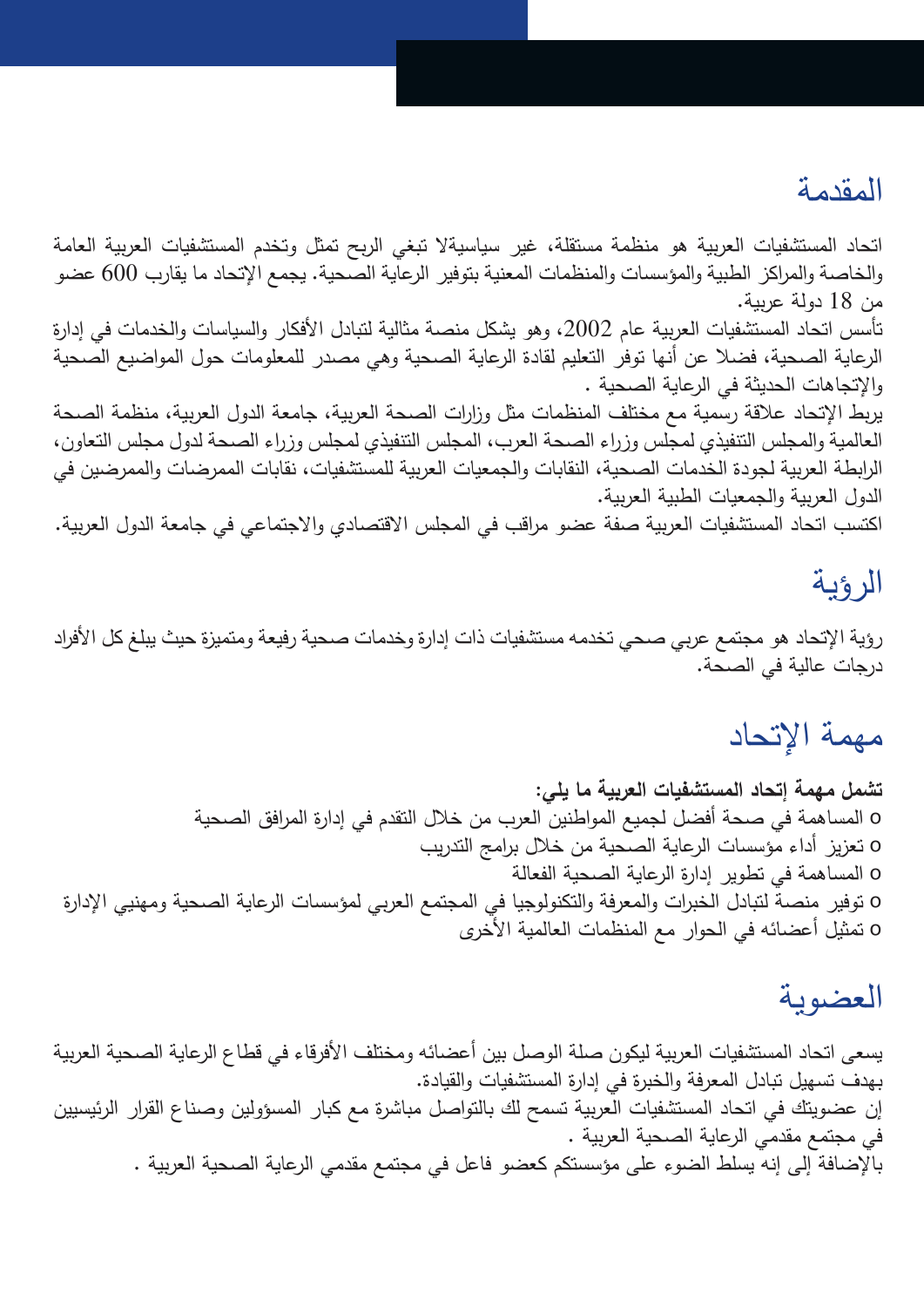### فوائد الإنضمام

أ– تعزیز التعاون بین المستشفیات والمؤسسات الإستشفائیة والطبیة العربیة الأعضاء في هذا الاتحاد في كافة المجالات العلمیة والتقنیة.

ب- التعاون مع الهیئات العربیة والدولیة لوضع برامج خاصة لتدریب وتأهیل العاملین في المؤسسات الإستشفائیة وزیادة خبراتهم.

ج- الإستفادة من القدرات البشریة والتكنولوجیة عبر تبادل الخبرات والتقنیات بین الأعضاء.

د- تأسیس مراكز للابحاث والدراسات لتطویر الكفاءات العلمیة والإداریة في المؤسسات الأعضاء.

و- توفیر نشرات متخصصة بالتوعیة الصحیة للمجتمعات العربیة بكافة وحداتها وعناصرها، عبر إصدار نشرة الكترونیة إستشفائیة صحیة متخصصة.

ز - التسویق للخدمات التي تقدمها المؤسسات الأعضاء من خلال الإعلان على الموقع الإلكتروني الخاص بالإتحاد

### شروط العضویة

تشمل فئات العضویة المستشفیات الخاصة والعامة ، العیادات، مراكز طبیة، مراكز التشخیص او هیئة تمثیلیة لمستشفيات او مجموعة خدمات صحية إستشفائية او افراد مستشارين او ناشطين في مجال الصحة وإدارة المستشفیات. رسوم العضویة هو 500 دولار في السنة لكل فئة من الفئات السابقة و 300 دولار للأفراد.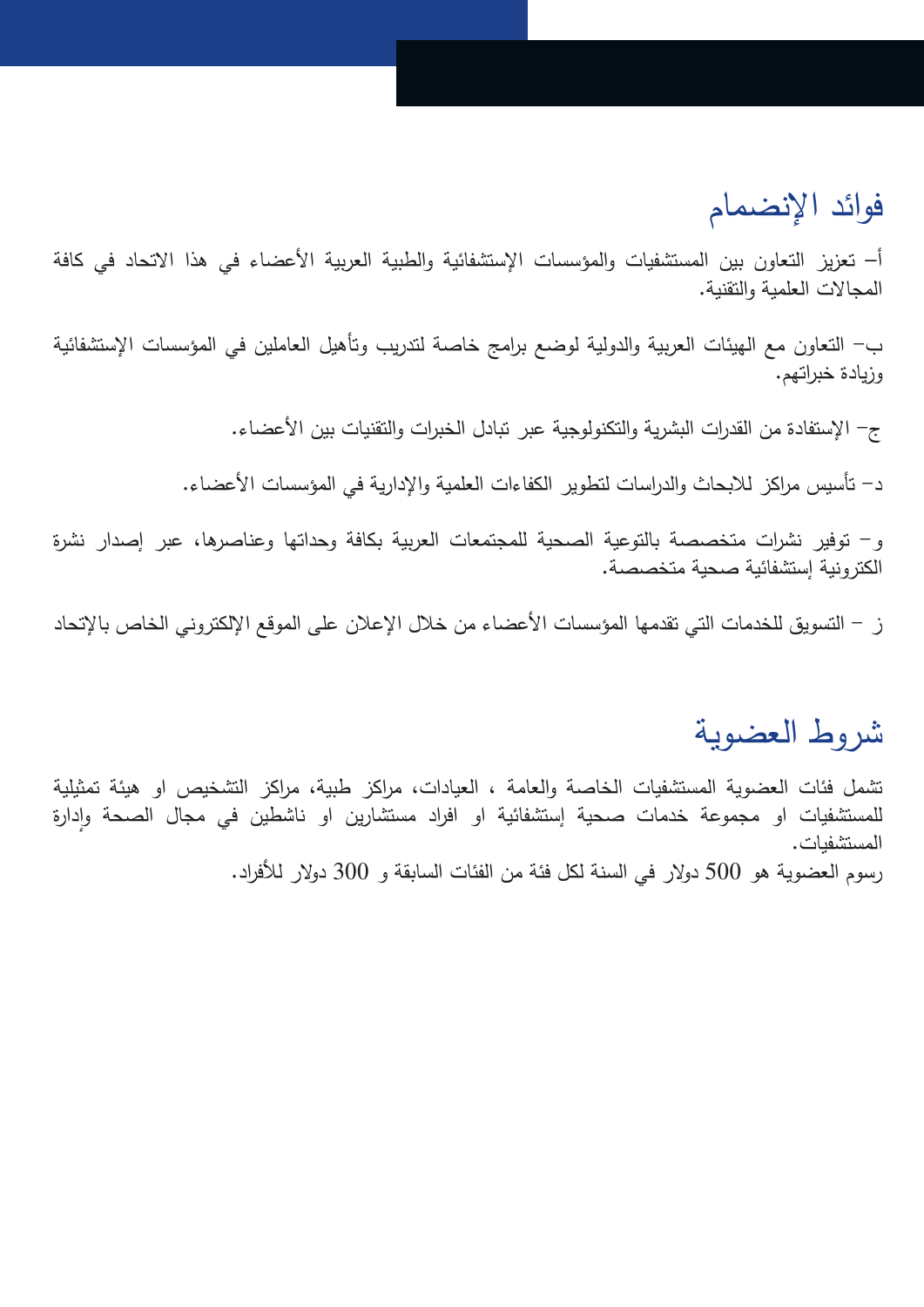### قیمة العضویة

كونك عضوا في إتحاد المستشفيات العربية يعطي مؤسستك فوائد مختلفة على مختلف المستويات :

**1 - اتصال مستمر مع أمانة سر الإتحاد 2 - المشاركة في أنشطة الإتحاد** - تحدیثات على أنشطة وأخبار الإتحاد عن طریق البرید الإلكتروني - الحصول على المعلومات عن مشاریع الإتحاد - المشاركة في أنشطة الإتحاد ( الدراسات والاستقصاءات والمشاریع الرائدة ... ) 10- ٪ حسم على المشاركة في مؤتمرات ، أنشطة وبرامج تدریب الإتحاد . **3 - جوائز إتحاد المستشفیات العربیة السنویة** الإمكانیة الحصریة لتقدیم إدخال طلب للمشاركة في جوائز التصویت السنویة **4 - الملتقى السنوي للإتحاد** - التسجیل المجاني لحضور الملتقى السنوي - احتمال أن یكون العضو أحد المتحدثین خلال الملتقى السنوي - إمكانیة تنظیم اجتماعات جانبیة B2B خلال الملتقى السنوي - الإتصال الشخصي مع الأعضاء الآخرین المنتسبین - الحصول على قائمة المشاركین في الملتقى السنوي **5 - فوائد عامة** - حق التصویت في الهیئة العامة – شهادة العضوية وإمكانية الإستفادة وإستعمال شعار الإتحاد - تسهیل تبادل الخبرات بین الأعضاء - مساعدة الأعضاء للتواصل مع كبار المتحدثین والخبراء من اجل محاضراتهم الداخلیة في المؤسسة. **6 - النشرة الإلكترونیة** - الحصول على النشرة الإلكترونیة عبر البرید عند إصدارها - إمكانیة نشر مقالات في النشرة الإلكترونیة او النسخة السنویة للمجلة 20- % حسم على الاعلانات في النشرة الإلكترونیة او النسخة السنویة للمجلة **7 - موقع الإتحاد الإلكتروني**  - الترویج لفرص التوظیف للأعضاء 20- % حسم على الاعلانات في الموقع الإلكتروني